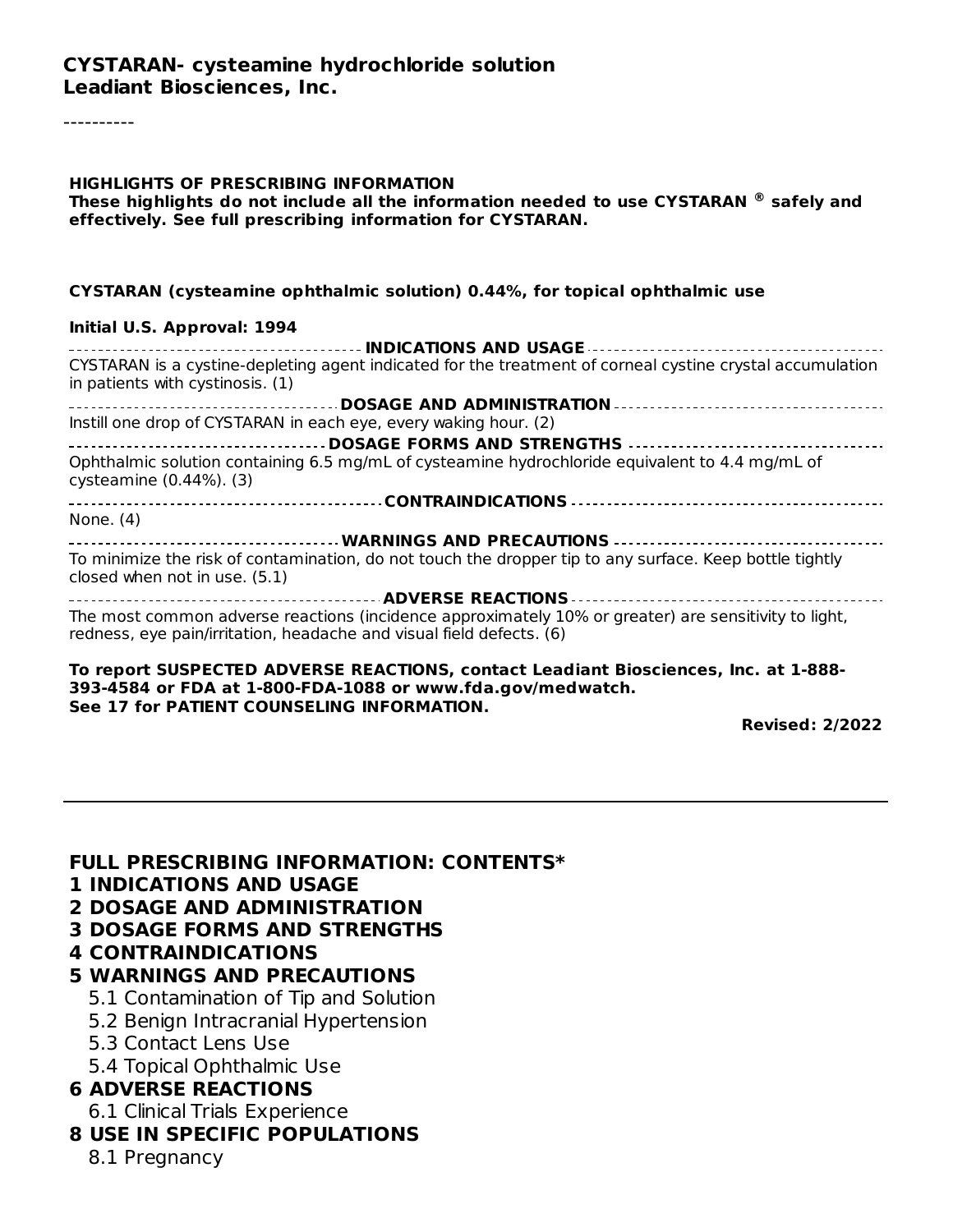- 8.2 Lactation
- 8.4 Pediatric Use
- 8.5 Geriatric Use
- 8.6 Renal Impairment

#### **11 DESCRIPTION**

## **12 CLINICAL PHARMACOLOGY**

- 12.1 Mechanism of Action
- 12.3 Pharmacokinetics

## **13 NONCLINICAL TOXICOLOGY**

13.1 Carcinogenesis, Mutagenesis, Impairment of Fertility

#### **14 CLINICAL STUDIES**

## **16 HOW SUPPLIED/STORAGE AND HANDLING**

#### **17 PATIENT COUNSELING INFORMATION**

\* Sections or subsections omitted from the full prescribing information are not listed.

## **FULL PRESCRIBING INFORMATION**

## **1 INDICATIONS AND USAGE**

CYSTARAN is a cystine-depleting agent indicated for the treatment of corneal cystine crystal accumulation in patients with cystinosis.

## **2 DOSAGE AND ADMINISTRATION**

Instill one drop of CYSTARAN in each eye, every waking hour.

Do not touch dropper tip to any surface, as this may contaminate the solution.

Discard after 1 week of use.

## **3 DOSAGE FORMS AND STRENGTHS**

Ophthalmic solution containing 6.5 mg/mL of cysteamine hydrochloride equivalent to 4.4 mg/mL of cysteamine (0.44%).

## **4 CONTRAINDICATIONS**

None.

#### **5 WARNINGS AND PRECAUTIONS**

#### **5.1 Contamination of Tip and Solution**

To minimize contaminating the dropper tip and solution, care should be taken not to touch the eyelids or surrounding areas with the dropper tip of the bottle. Keep bottle tightly closed when not in use.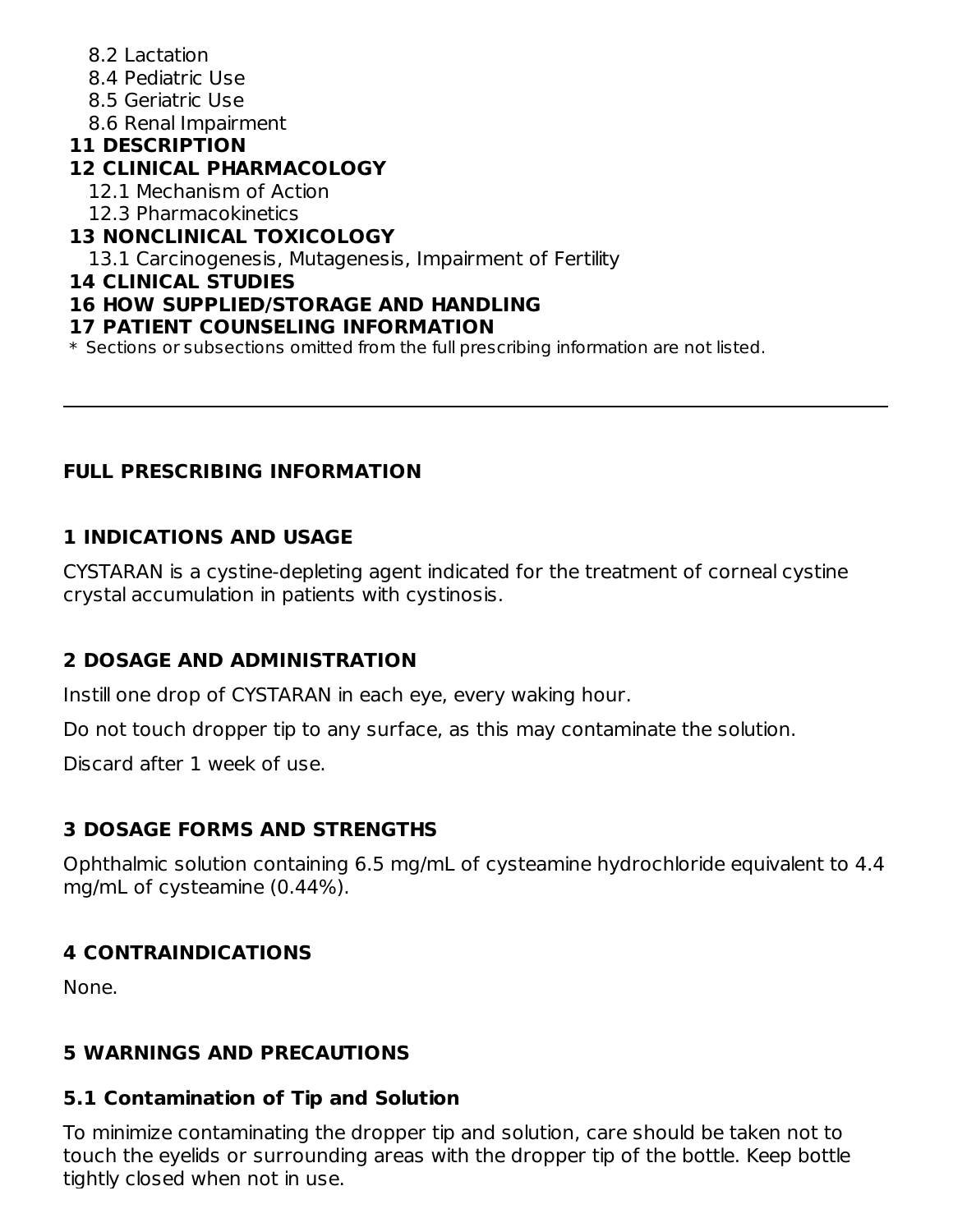## **5.2 Benign Intracranial Hypertension**

tightly closed when not in use.

There have been reports of benign intracranial hypertension (or pseudotumor cerebri) associated with oral cysteamine treatment that has resolved with the addition of diuretic therapy.

There have also been reports associated with ophthalmic use of cysteamine; however, all of these patients were on concurrent oral cysteamine.

## **5.3 Contact Lens Use**

CYSTARAN contains benzalkonium chloride, which may be absorbed by soft contact lenses. Contact lenses should be removed prior to application of solution and may be reinserted 15 minutes following its administration [see Patient Counseling Information (17)].

#### **5.4 Topical Ophthalmic Use**

CYSTARAN is for topical ophthalmic use.

## **6 ADVERSE REACTIONS**

#### **6.1 Clinical Trials Experience**

Because clinical trials are conducted under widely varying conditions, adverse reaction rates observed in the clinical trials of a drug cannot be directly compared to rates in the clinical trials of another drug and may not reflect the rates observed in practice.

The safety data described below reflect exposure in controlled clinical trials of six months to 19 years duration in approximately 300 patients.

The most frequently reported ocular adverse reactions occurring in  $\geq$ 10% of patients were sensitivity to light, redness, and eye pain/irritation, headache and visual field defects.

## **8 USE IN SPECIFIC POPULATIONS**

#### **8.1 Pregnancy**

#### Risk Summary

There are no adequate and well controlled studies of ophthalmic cysteamine in pregnant women to inform any drug associated risks. Oral administration of cysteamine to pregnant rats throughout the period of organogenesis was teratogenic at doses 86 to 345 times the recommended human ophthalmic dose (based on body surface area) [see Data]. CYSTARAN should be used during pregnancy only if the potential benefit justifies the potential risk to the fetus.

Data

#### Animal Data

Teratology studies have been performed in rats at oral doses in the range of 37.5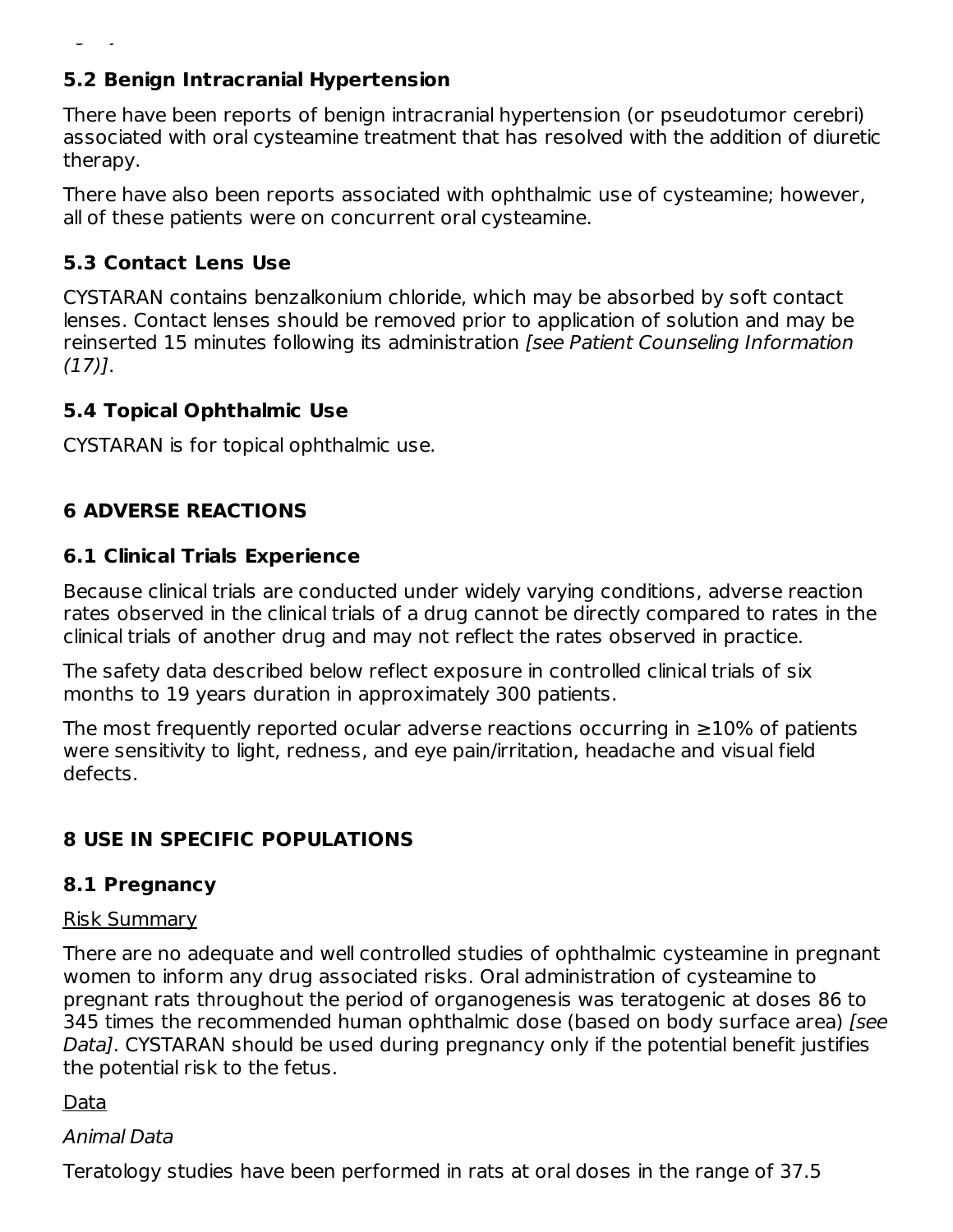mg/kg/day to 150 mg/kg/day (86 to 345 times the recommended human ophthalmic dose based on a body surface area) and have revealed cysteamine bitartrate to be teratogenic. Observed teratogenic findings were intrauterine death, cleft palate, kyphosis, heart ventricular septal defects, microcephaly, exencephaly, and growth deficits.

### **8.2 Lactation**

#### Risk Summary

There is no information regarding the presence of cysteamine in human milk, the effects on the breastfed infants, or the effects on milk production. Cysteamine administered orally is present in milk of lactating rats. It is not known whether measurable levels of cysteamine would be present in maternal milk following topical ocular administration of CYSTARAN.

## **8.4 Pediatric Use**

The safety and effectiveness of CYSTARAN (cysteamine ophthalmic solution) 0.44% have been established in pediatric patients.

## **8.5 Geriatric Use**

When the clinical studies with CYSTARAN were conducted, the reduced life expectancy from cystinosis did not make it possible to include patients in the geriatric age range.

## **8.6 Renal Impairment**

The effect of renal impairment on the pharmacokinetics of cysteamine following ophthalmic administration of cysteamine ophthalmic solution has not been evaluated because ophthalmic exposure compared to systemic exposure is negligible. The majority of the patients in the ophthalmic clinical studies are assumed to have had some degree of renal impairment due to their underlying systemic disease. The total daily ophthalmic dose is less than 2% of the recommended oral daily dose of cysteamine; thus, the systemic exposure following ophthalmic administration is expected to be negligible compared to oral administration.

## **11 DESCRIPTION**

CYSTARAN is a sterile ophthalmic solution containing 6.5 mg/mL of cysteamine hydrochloride, equivalent to 4.4 mg/mL of cysteamine (0.44%) as the active ingredient. Cysteamine is a cystine-depleting agent which lowers the cystine content of cells in patients with cystinosis.

 $NH<sub>2</sub>$ HC1 HS

Molecular Formula:  $C_2H_7NS$  HCl Molecular Weight: 113.61

Each milliliter of CYSTARAN contains: Active: cysteamine 4.4 mg (equivalent to cysteamine hydrochloride 6.5 mg); Preservative: benzalkonium chloride 0.1 mg; Inactive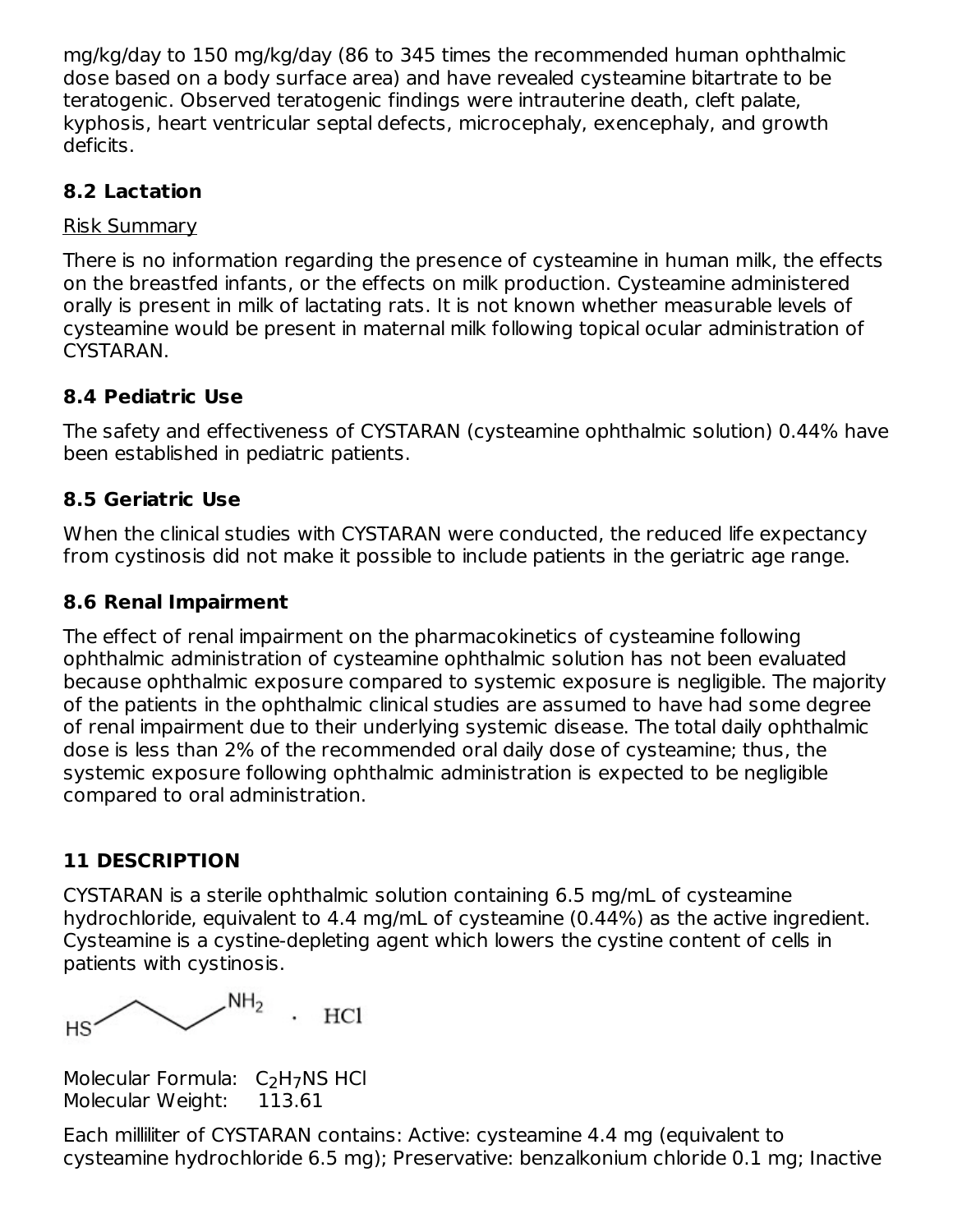Ingredients: sodium chloride, hydrochloric acid and/or sodium hydroxide (to adjust pH to 4.1-4.5), and purified water.

# **12 CLINICAL PHARMACOLOGY**

## **12.1 Mechanism of Action**

Cysteamine acts as a cystine-depleting agent by converting cystine to cysteine and cysteine-cysteamine mixed disulfides and reduces corneal cystine crystal accumulation.

## **12.3 Pharmacokinetics**

The peak plasma concentration of cysteamine following ocular administration of cysteamine ophthalmic solution in humans is unknown, but it is expected to be substantially less than the peak plasma concentration following oral administration of cysteamine bitartrate.

## **13 NONCLINICAL TOXICOLOGY**

## **13.1 Carcinogenesis, Mutagenesis, Impairment of Fertility**

#### Carcinogenesis

Cysteamine has not been tested for its carcinogenic potential in long-term animal studies.

#### **Mutagenesis**

Cysteamine was not mutagenic in the Ames test. It produced a negative response in an in vitro sister chromatid exchange assay in human lymphocytes but a positive response in a similar assay in hamster ovarian cells.

#### Impairment of Fertility

Repeat breeding reproduction studies were conducted in male and female rats. Cysteamine was found to have no effect on fertility and reproductive performance at an oral dose of 75 mg/kg/day (173 times the recommended human ophthalmic dose based on body surface area). At an oral dose of 375 mg/kg/day (864 times the recommended human ophthalmic dose based on body surface area), it reduced the fertility of the adult rats and the survival of their offspring.

# **14 CLINICAL STUDIES**

Clinical efficacy was evaluated in controlled clinical trials in approximately 300 patients. The primary efficacy end point was the response rate of eyes that had a reduction of at least 1 unit in the photo-rated Corneal Cystine Crystal Score (CCCS) at some time point during the study when baseline CCCS  $\geq$ 1, or a lack of an increase of more than 1 unit in CCCS throughout the study when baseline CCCS <1.

Study 1 combined the data from three smaller studies. For eyes with a lower baseline of CCCS  $<$ 1, the response rate was 13% (4/30) [95% CI: (4, 32)]. For eyes with a higher baseline of CCCS ≥1, the response rate was 32% (94/291) [95% CI: (27, 38)].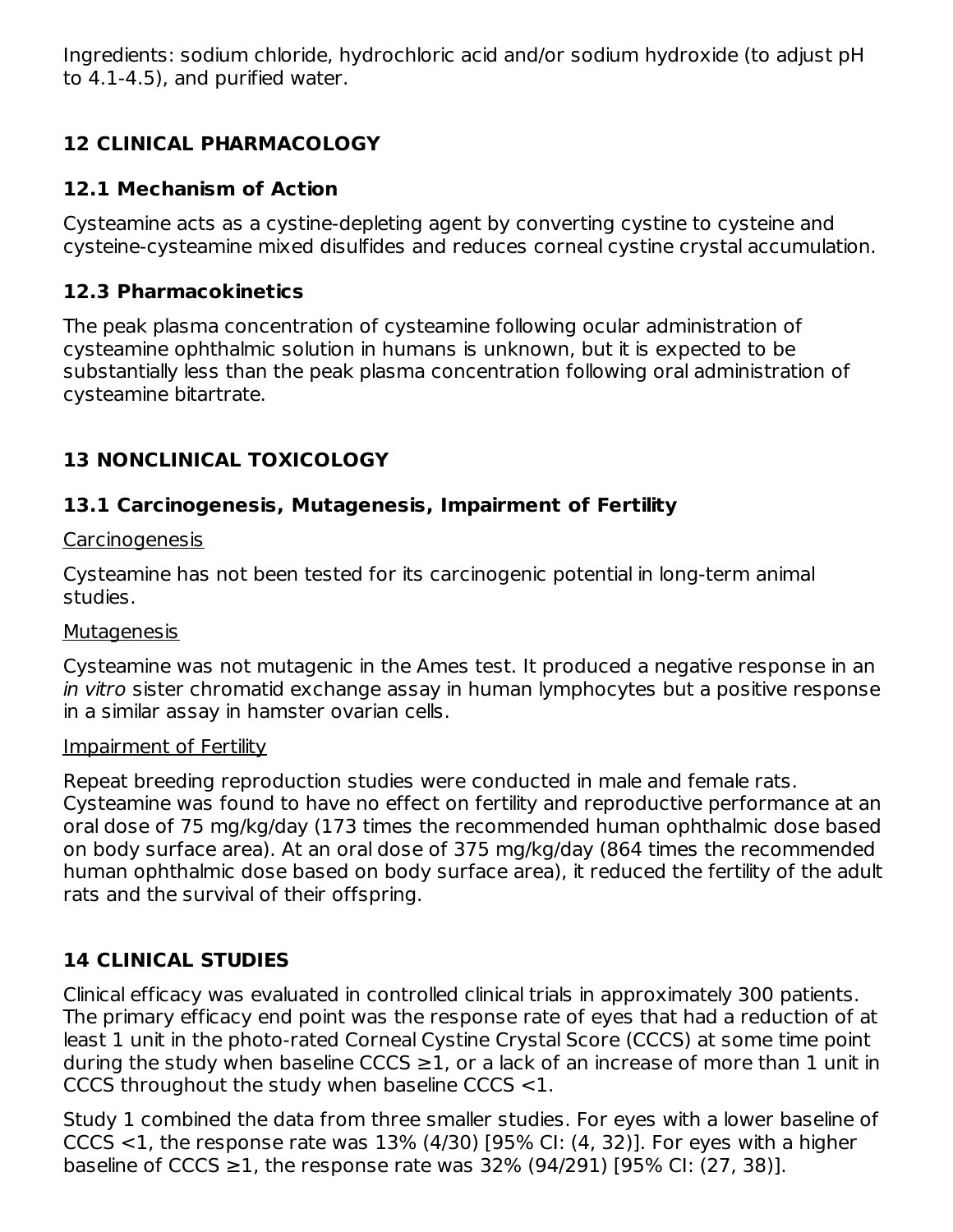Study 2 evaluated ocular cystinosis patients who had a baseline of CCCS  $\geq$ 1. The response rate was 67% (10/15) [95% CI: (38, 88)].

Study 3 also evaluated ocular cystinosis patients; for eyes with a baseline of CCCS  $\geq$ 1, the response rate was 33% (3/9) [95% CI: (8, 70)].

Corneal crystals accumulate if CYSTARAN is discontinued.

# **16 HOW SUPPLIED/STORAGE AND HANDLING**

Fifteen (15) mL of CYSTARAN (cysteamine ophthalmic solution) 0.44% is supplied in the following bottles:

- an opaque, white, low-density polyethylene (LDPE) 70 mm tall bottle with a 15 mm white, LDPE controlled dropper tip and closed with a white, polypropylene screw cap. The bottle is stored in a carton. NDC 54482-020-01
- an opaque, white, LDPE 88 mm tall bottle with a 1.6 mm blue, silicone rubber flowcontrolled dropper tip and closed with a white, high-density polyethylene (HDPE) screw cap. The bottle is foil-wrapped and stored in a carton. NDC 54482-020-02

Storage: Store in freezer at -25°C to -15°C (-13°F to 5°F) in the original carton. Thaw for approximately 24 hours before use. Store thawed bottle at 2°C to 25°C (36°F to 77°F) for up to 1 week. The thawed bottle does not require refrigeration between use. Do not refreeze the thawed medication. Discard after 1 week of use.

# **17 PATIENT COUNSELING INFORMATION**

## Storage of Bottles

- 1. Patients should be advised to store bottles in the freezer in the original carton.
- 2. Each week, one new bottle should be removed from the freezer.
- 3. Patients should be advised to allow the bottle to thaw completely (approximately 24 hours) prior to use.
- 4. After the bottle is completely thawed, the patient should record the discard date on the bottle label. The discard date is seven (7) days from the day the bottle is thawed.
- 5. Patients should be advised to store thawed bottle at 2°C to 25°C (36°F to 77°F) for up to 1 week. The thawed bottle does not require refrigeration between use and should not be refrozen.
- 6. At the end of 1 week (7 days), patients should discard the bottle. There may be medication left in the bottle; however, the bottle must be discarded by the patient because the medication is only stable for 1 week after thawing.

## Risk of Contamination

Patients should be advised not to touch the eyelid or surrounding areas with the dropper tip of the bottle. The cap should remain on the bottle when not in use.

## Use with Contact Lenses

Patients should be advised that contact lenses should be removed prior to application of CYSTARAN. Contact lenses may be reinserted 15 minutes following CYSTARAN administration.

## Topical Ophthalmic Use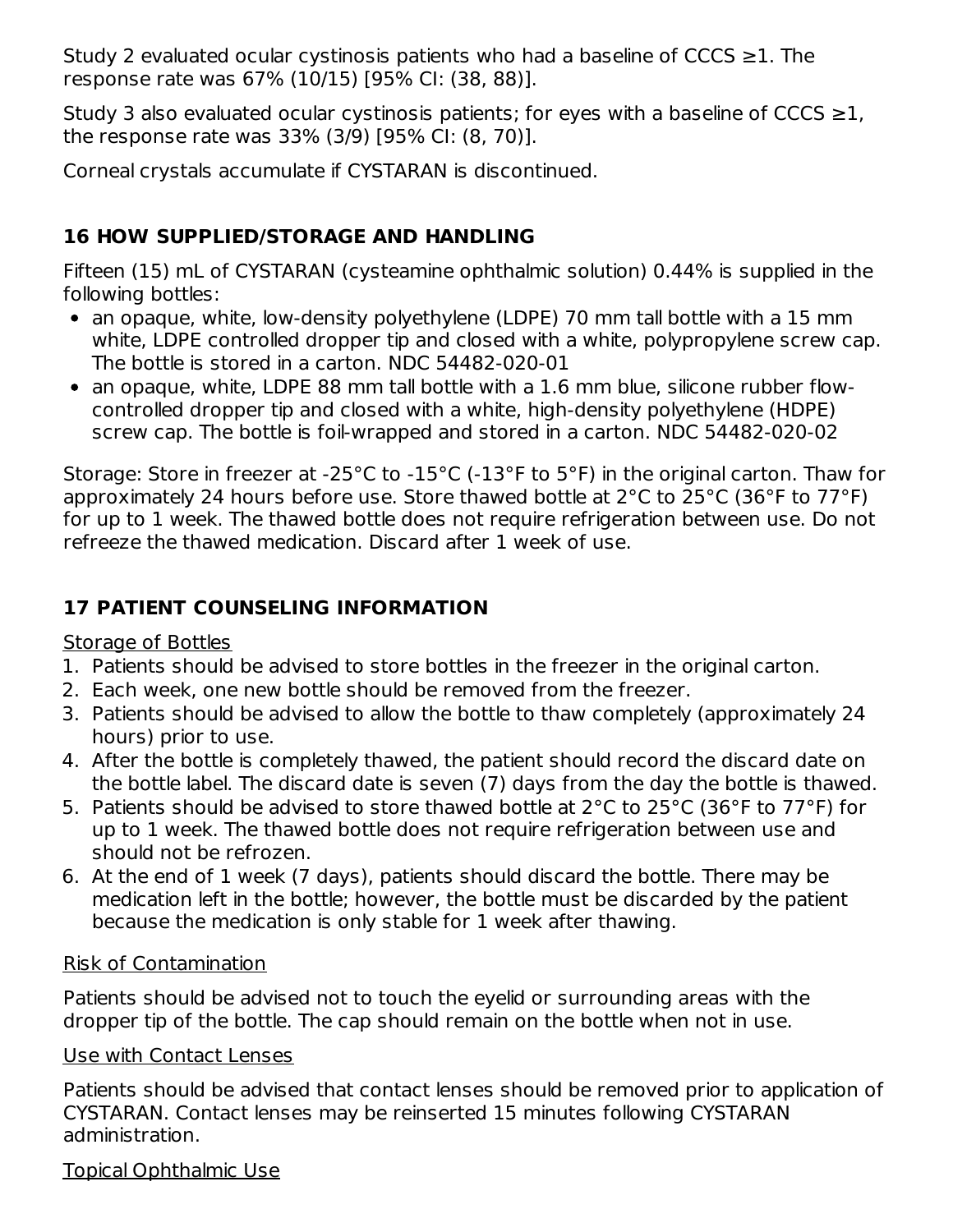Patients should be advised that CYSTARAN is for topical ophthalmic use.

CYSTARAN (cysteamine ophthalmic solution) 0.44% is distributed by Leadiant Biosciences, Inc., Gaithersburg, MD 20878.



#### **PRINCIPAL DISPLAY PANEL - Carton**

NDC 54482-020-02

#### **cystaran ®**

**(cysteamine ophthalmic solution) 0.44%**

#### **For Topical Ophthalmic Use**

**Sterile** 

15 mL

Rx only

**Active Ingredient:** Each mL contains 6.5 mg cysteamine hydrochloride, equivalent to 4.4 mg cysteamine. **Inactive Ingredients:** Benzalkonium chloride (preservative); Sodium chloride; hydrochloric acid and/or sodium hydroxide (to adjust pH) and purified water.

**Dosage:** See Prescribing Information.

Store in freezer in original carton at -25°C to -15°C (-13°F to 5°F). Thaw in original carton for approximately 24 hours before use. Store thawed bottle at 2°C to 25°C (36°F to 77°F) for up to 1 week. Do not refreeze thawed medication. **Discard after 1 week of use, even if there is remaining drug product. Avoid touching dropper tip to any surface.**

**For Topical Ophthalmic Use**

#### **cysc-5-m**

Distributed by: **Leadiant Biosciences Inc.,** Gaithersburg, MD 20878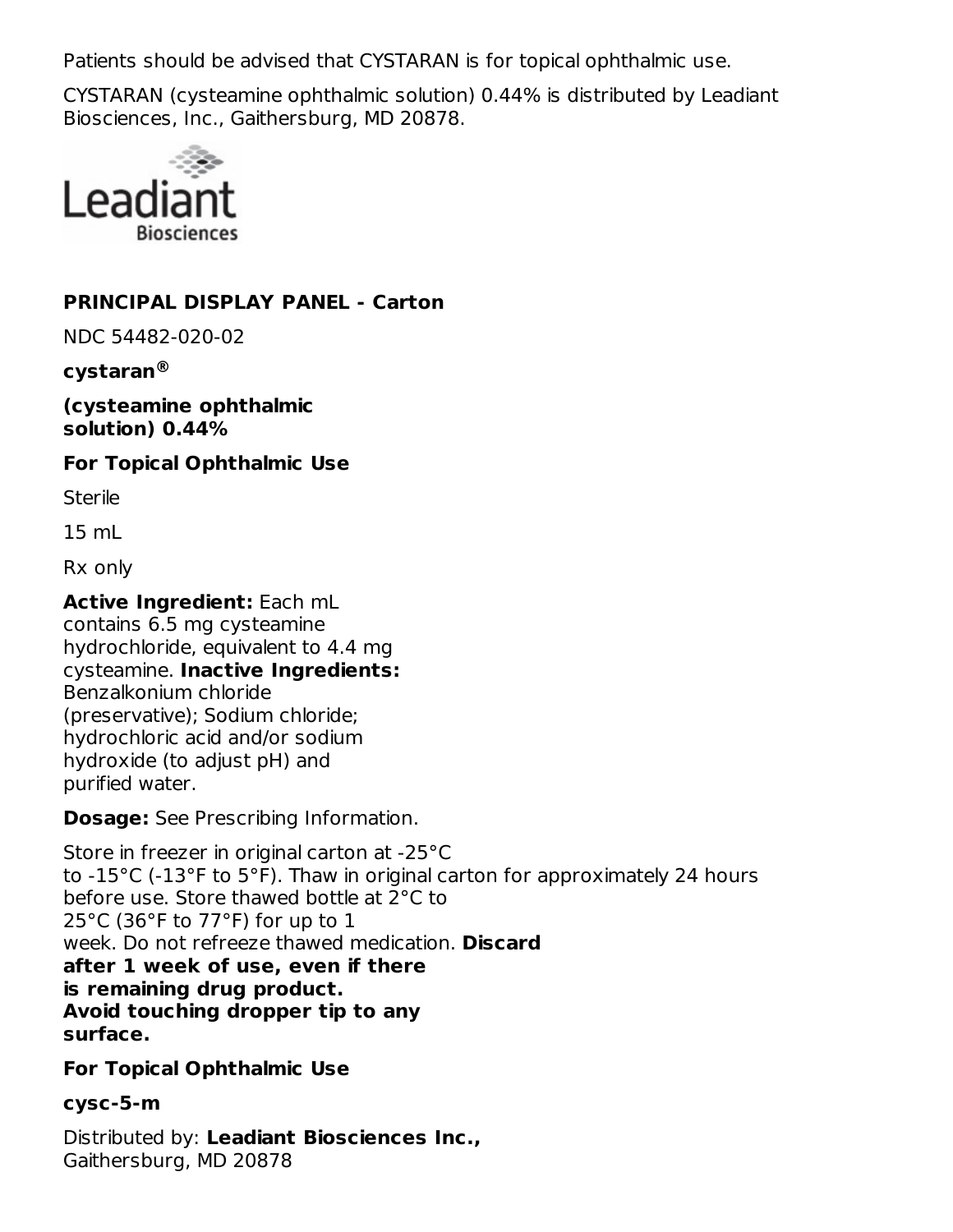

## **CYSTARAN**

cysteamine hydrochloride solution

**Product Information**